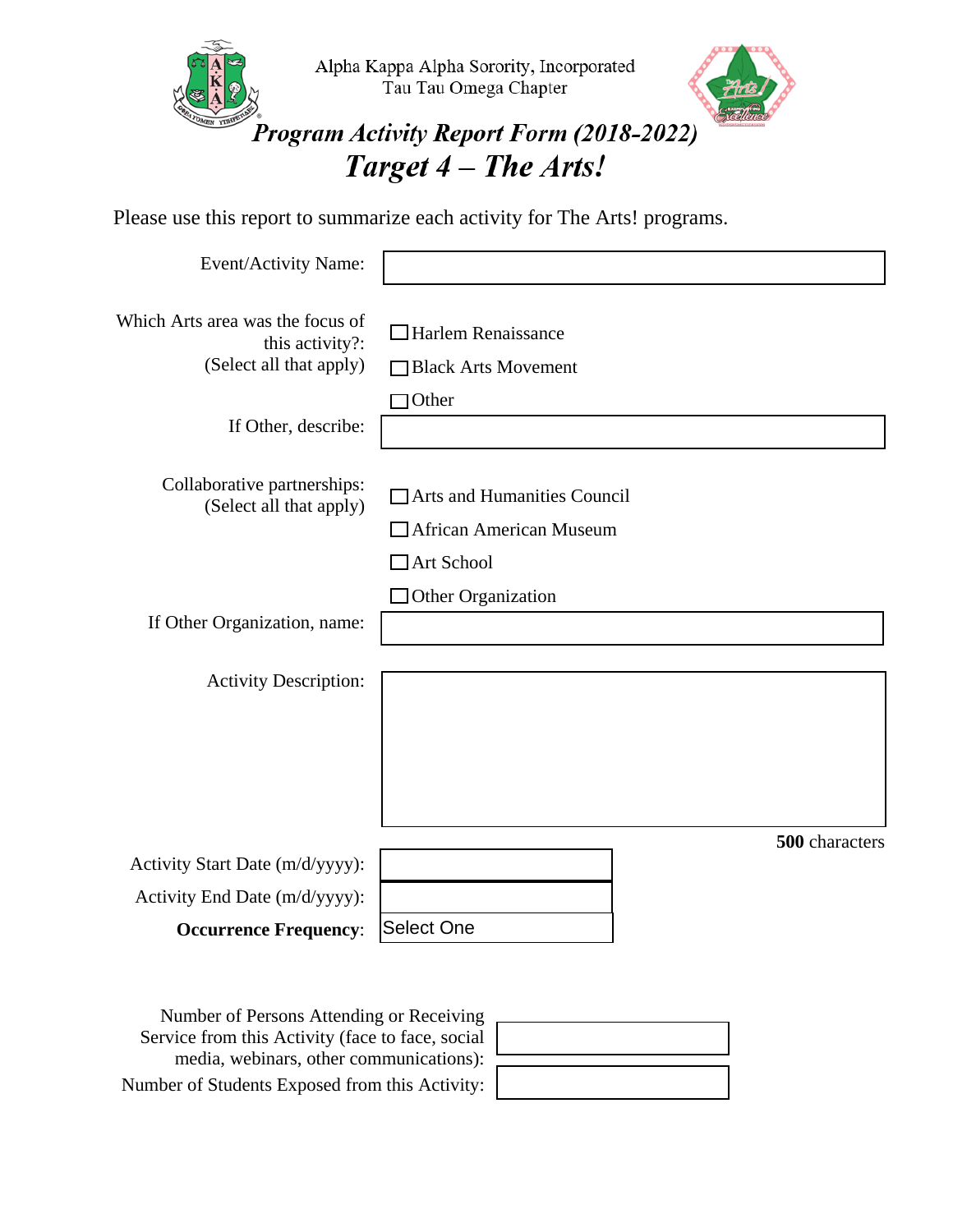## Total Volunteer Hours

| In this section, round to the nearest whole number. If not applicable, enter 0. |                               |                |
|---------------------------------------------------------------------------------|-------------------------------|----------------|
| Number of Hours of Event(s):                                                    |                               |                |
| Number of Active Chapter Sorors Participating:                                  |                               |                |
| Number of General Members Participating:                                        |                               |                |
| Number of Inactive Sorors Participating:                                        |                               |                |
| Number of Soror Volunteer Hours (including<br>hours for event preparation):     |                               |                |
| Number of non-Sorors Participating:                                             |                               |                |
| Number of non-Soror Volunteer Hours:                                            |                               |                |
| Evaluation                                                                      |                               |                |
| Did the chapter evaluate this activity                                          | OYes ONo                      |                |
| If yes, date of evaluation                                                      |                               |                |
| What were the results of the evaluation?                                        | ◯ Exceeded Expectations       |                |
|                                                                                 | ◯ Met Expectations            |                |
|                                                                                 | O Did not Meet Expectations   |                |
| Comments:                                                                       |                               |                |
| Did participants or targeted population evaluate<br>this project?               | OYes ONo                      | 500 characters |
| If yes, what were the results of the evaluation?                                | <b>OExceeded Expectations</b> |                |
|                                                                                 | <b>OMet Expectations</b>      |                |
|                                                                                 | ODid not Meet Expectations    |                |
| Comments:                                                                       |                               |                |
|                                                                                 |                               |                |
| Did the chapter use a pre/post assessment tool?                                 | $\bigcirc$ No<br>O Yes        | 500 characters |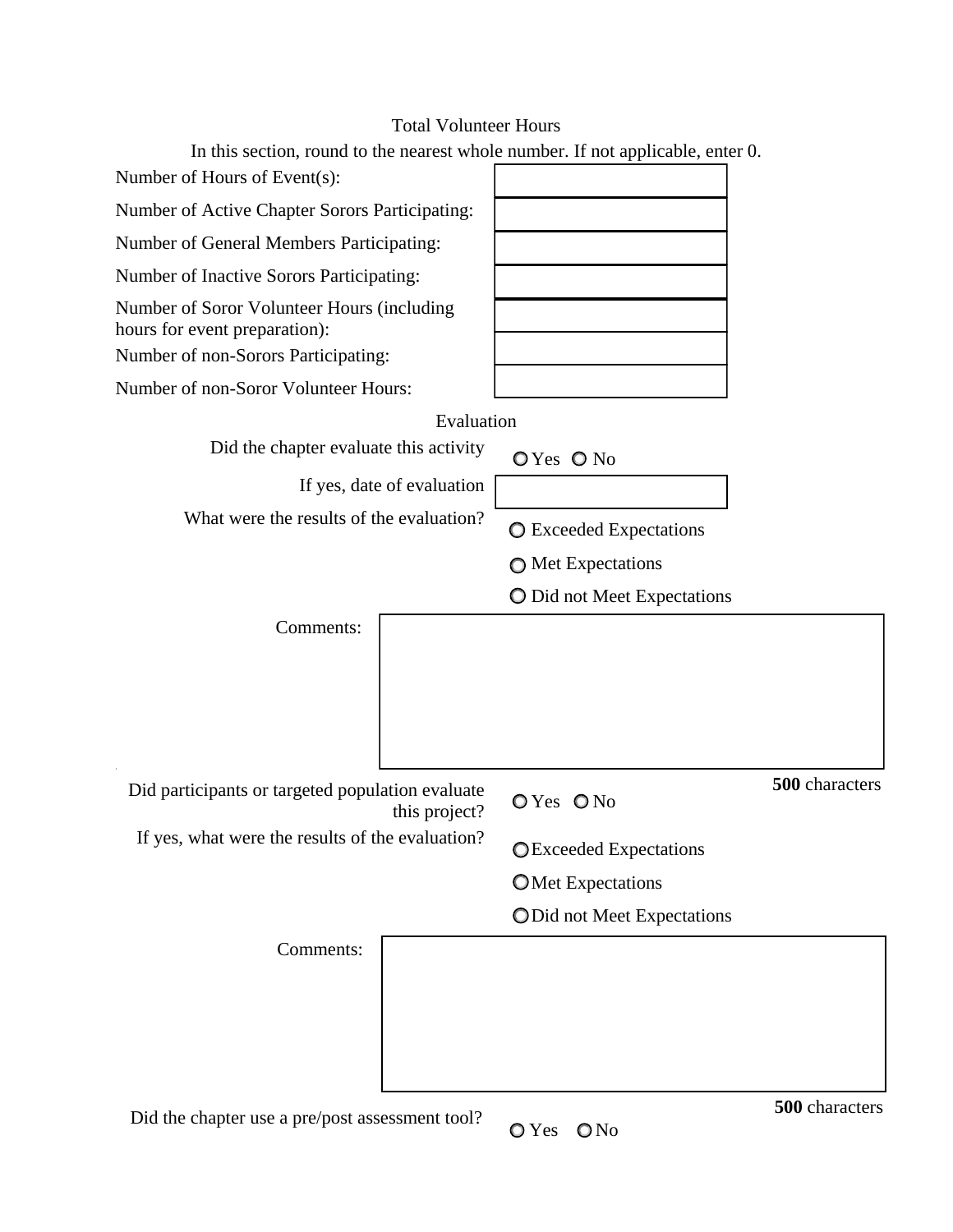| If yes, number of Sorors who completed the<br>pre/post assessment tool?                 |                                                               |  |  |  |
|-----------------------------------------------------------------------------------------|---------------------------------------------------------------|--|--|--|
| If yes, number of non-soror participants who<br>completed the pre/post assessment tool? |                                                               |  |  |  |
| Communication                                                                           |                                                               |  |  |  |
| Did the event(s) receive media attention                                                | $O Yes$ $O No$                                                |  |  |  |
| Media Attention:                                                                        | Select all that apply                                         |  |  |  |
|                                                                                         | TV                                                            |  |  |  |
|                                                                                         | $\Box$ Radio                                                  |  |  |  |
|                                                                                         | $\Box$ Newspaper                                              |  |  |  |
|                                                                                         | $\Box$ Social Media                                           |  |  |  |
|                                                                                         | $\Box$ Flyers                                                 |  |  |  |
| Please describe media attention:                                                        |                                                               |  |  |  |
|                                                                                         |                                                               |  |  |  |
|                                                                                         |                                                               |  |  |  |
|                                                                                         |                                                               |  |  |  |
|                                                                                         | 300 characters                                                |  |  |  |
| Were materials distributed during this activity?                                        | OYes ONo                                                      |  |  |  |
| If yes, list materials:                                                                 |                                                               |  |  |  |
|                                                                                         |                                                               |  |  |  |
|                                                                                         |                                                               |  |  |  |
|                                                                                         |                                                               |  |  |  |
|                                                                                         | <b>300</b> characters                                         |  |  |  |
| Funding                                                                                 |                                                               |  |  |  |
| What was the chapter's monetary contribution?                                           | $\boldsymbol{\mathsf{S}}$                                     |  |  |  |
|                                                                                         | (round to nearest dollar and do not use<br>commas, e.g. 4989) |  |  |  |
| Did you receive outside funding/grants?                                                 |                                                               |  |  |  |
| If yes, total amount received:                                                          | O Yes O No                                                    |  |  |  |
|                                                                                         | \$                                                            |  |  |  |
|                                                                                         | (round to nearest dollar and do not use<br>commas, e.g. 4989) |  |  |  |